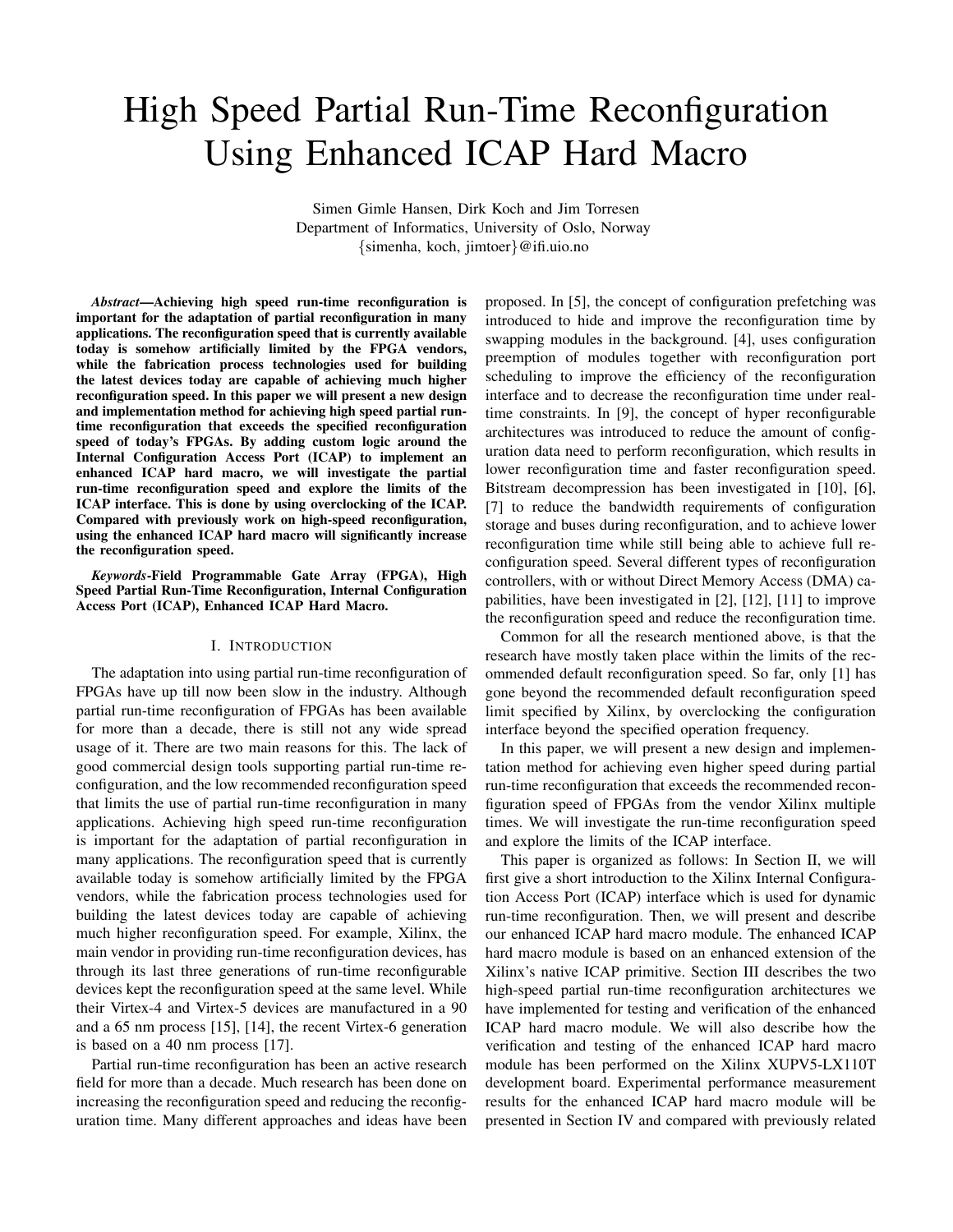work. Finally, the paper conclusions and a discussion of future work are presented in Section V.

#### II. INTERNAL CONFIGURATION ACCESS PORT (ICAP)

The Xilinx ICAP primitive provides internal access to the configuration logic of the FPGA from within the FPGA fabric. Through the ICAP interface, the configuration data can be dynamically loaded into the configuration memory of the FPGA at run-time. It is also possible to perform a readback of the configuration data from the configuration memory or to read status registers of the configuration logic with the ICAP interface. As shown in Figure 1, the ICAP primitive interfaces to the configuration memory which provides access to the configurable resources of the FPGA fabric.



Fig. 1. Xilinx ICAP Primitive.

The ICAP interface consists of separate data ports for reading (O) and writing (I) configuration data. The width of the configuration data ports can be configured to be 8 or 32 bit wide for Virtex-4, and 8, 16 or 32 bit wide for Virtex-5 and Virtex-6, respectively. The ICAP interface also provides a chip enable (CE) and a write enable (WRITE) input signals, a busy/ready (BUSY) output signal, and a clock (CLK) input. For Virtex-5 and Virtex-6 devices, the BUSY output signal is only used during read operations. During write operations the BUSY signal is set to low [16], [18]. Writing is done when WRITE is set low and reading is done when WRITE is set high, respectively. Configuration data is written to the device at the rising clock edge and if the ICAP port is enabled. Consequently, the writing of configuration data can be controlled by the clock as well as by setting the enable signal while connecting the ICAP primitive to a fixed clock.

For Virtex-4, Virtex-5, and Virtex-6, Xilinx specifies that the ICAP interface is not to be clocked faster than the recommended default frequency of 100 MHz. With a frequency of 100 MHz and a 32 bit wide data interface, the ICAP interface will then provide a maximum default reconfiguration speed of 3200 Mbits/s or 400 MBytes/s. For comparison, Table I lists the recommended default reconfiguration speed of the different configuration interfaces for Xilinx Virtex-4 and later FPGAs.

Although Xilinx by the default recommendation limits the reconfiguration speed, the fabrication process technologies

| Configuration | Type     | <b>Bit</b> | Frequency       | Configuration Speed |
|---------------|----------|------------|-----------------|---------------------|
| Interface     |          | Width      | MH <sub>z</sub> | Mbits/s / MBytes/s  |
| Serial        |          |            |                 |                     |
| Configuraton  | External |            | 100             | 100/12.5            |
| Port          |          |            |                 |                     |
| Boundary      |          |            |                 |                     |
| Scan          | External | 1          | 66              | 66/8.25             |
| Port          |          |            |                 |                     |
| SelectMap     | External | 8          | 100             | 800 / 100           |
| Port          |          | 16         | 100             | 1600 / 200          |
|               |          | 32         | 100             | 3200 / 400          |
| <b>ICAP</b>   | Internal | 8          | 100             | 800 / 100           |
|               |          | 16         | 100             | 1600 / 200          |
|               |          | 32         | 100             | 3200 / 400          |

TABLE I CONFIGURATION SPEED FOR THE DIFFERENT INTERFACES ON XILINX FPGAS.

used for building Virtex-4 and later, should be capable of running the ICAP interface at a higher clock frequencies. For example, the DSP48 slices of the Virtex-4 are capable of running at a frequency of up to 500 MHz. This indicates that there should be headroom for clocking the ICAP at a much higher frequency than the default speed, and possibly achieve a much higher maximum reconfiguration speed. We will in this paper take advantage of this and explore this headroom to achieve high speed partial reconfiguration.

## *A. Enhanced ICAP Hard Macro*

Implementing FPGA designs by just using the default design tool chain flow are sometimes not enough to achieve timing requirements and timing closure for the high speed parts of a design. To be able to achieve the maximum possible performance with regard to clock frequency and operational speed, it is necessary to be in full control of the placement and routing of the logic elements and the signal wires in the design. One way of achieving this with the Xilinx design tools chain flow is to implement the high speed parts of a design as a pre-placed and pre-routed hard macro. Using a hard macro provides the designer with the ability to maintain and define the exact placement and routing of a design. The Xilinx vendor tools, allows a designer to implement hard macros basically in two different ways. Firstly, they can be directly generated as netlists using the Xilinx Design Language (XDL). This was used in [3] and [8] to implement On-FPGA communication architectures for integrating reconfigurable modules into a system. Secondly, macros can be implemented with a graphical tool from Xilinx called FPGA Editor. For this work, we used the second option, as the XDL-flow is not fully documented.

The external SelectMAP interface and the internal ICAP interface provides the fastest possible default reconfiguration speed of the different configuration interfaces that recent Xilinx Virtex series FPGAs support. Both interfaces are specified to provide a reconfiguration speed of 400 MBytes/s. Of these two, the ICAP interface is the key component for achieving high speed partial run-time reconfiguration by being one of the fastest available configuration interfaces in Xilinx FPGAs, and also the only way to access the configuration interface from *within* the FPGA fabric. We investigated the internal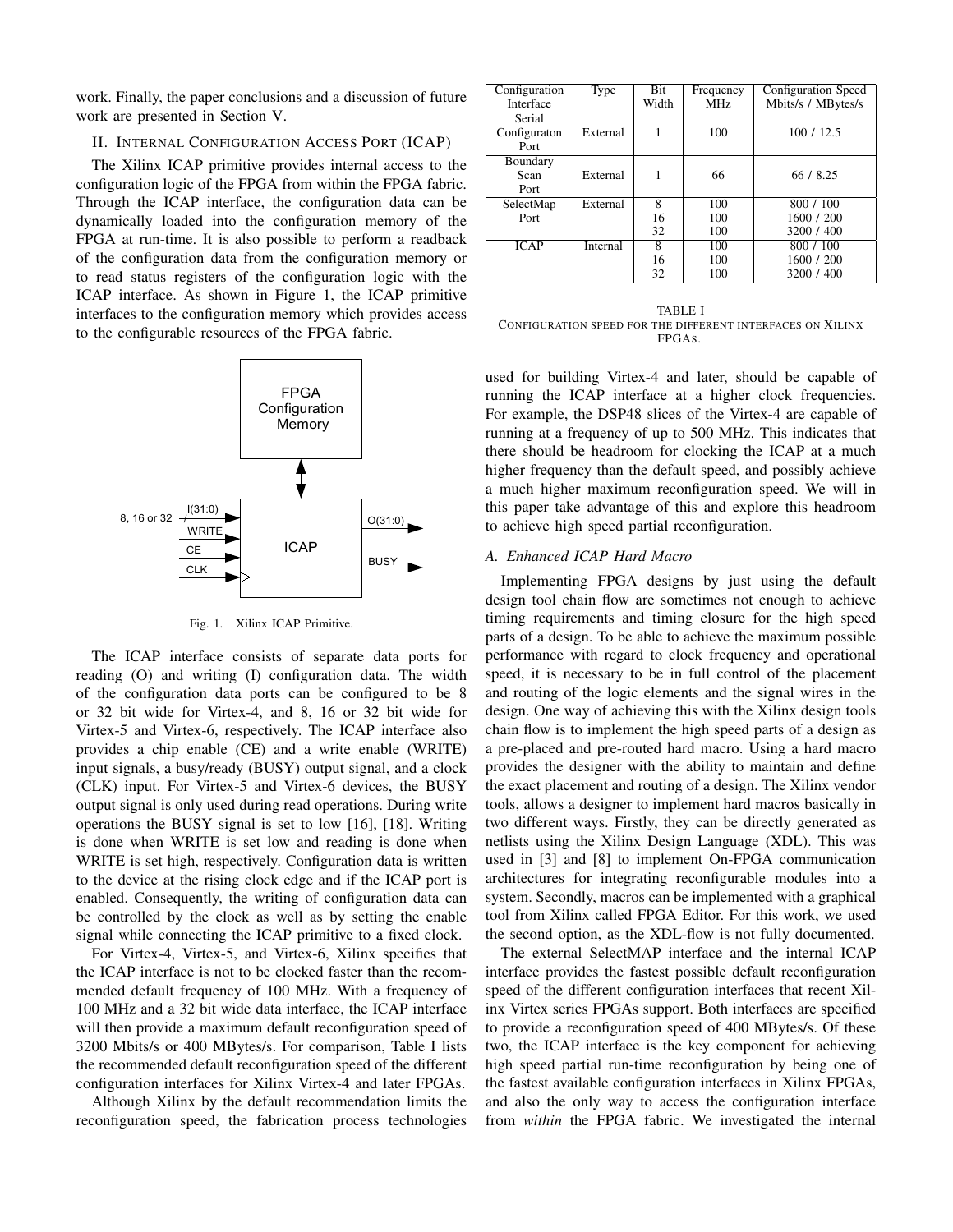configuration port as we expected faster on-chip operation then off-chip operation via external pins. To be able to achieve reconfiguration speed that goes beyond the recommended default speed, and to explore the limit of what the ICAP can sustain, it is necessary to enhance the default ICAP primitive with additional logic. By adding our own custom additional logic in front of the default ICAP primitive we have created and implemented an enhanced ICAP hard macro. Its function is to widen the data path size of the original ICAP primitive from 32 bit to 64 bit in order to gain configuration throughput. The enhanced ICAP hard macro can thus be seen as a 64-to-32 bit data multiplexer that takes 64 bit data input at one data rate and multiplexing it out as two 32 bit data outputs at twice the data rate.

The enhanced ICAP hard macro (ICAP\_64) primitive is shown in Figure 2. The ICAP\_64 primitive consists of two 32 bit wide data ports for writing (L and H) configuration data and one 32 bit wide data port for reading (O) configuration data. In addition to the original set of control signals of the ICAP (WRITE and BUSY), the ICAP\_64 primitive requires two clock inputs, CLK1X and CLK2X. The two clock inputs CLK1X and CLK2X must be in phase with each other and the CLK2X clock must also operate at twice the frequency of that of the CLK1X clock.



Fig. 2. Enhanced ICAP Hard Macro (ICAP\_64) Primitive.

The ICAP\_64 primitive also provides an enable (EN) and a mode (MODE) input signals. The MODE input signal is used for controlling how the ICAP 64 hard macro operates. The ICAP 64 hard macro can operate in two modes. A high speed mode (MODE set to low) where the configuration data is written to the ICAP at each rising edge of CLK2X when EN is set high, and a low speed mode (MODE set to high) where the configuration data is written to the ICAP at the first rising edge of CLK2X after a rising edge of the EN signal. In other words, for the low speed mode the EN signal must be toggled for each 32 bit configuration data word to be written to the ICAP. The low speed mode is only used for debug purpose. Two output signals for debugging (D and ICAP\_EN) are also provided by the ICAP\_64 primitive.

A block diagram of the ICAP 64 is shown in Figure 3. The CLK1X clock is used for sampling the two 32 bit wide data ports L and H into two 32 bit registers, L REG and H\_REG. The EN input signal is also sampled into the EN REG register by the CLK1X clock. The two 32 bit registers L REG and H REG are connected to a multiplexer (MUX) which multiplexes between the two registers starting with the L REG register. The output of the multiplexer is connected to a 32 bit wide pipeline register ICAP DATA. The multiplexer MUX and the pipeline register ICAP DATA is clocked and controlled by the CLX2X clock. The output of the ICAP DATA register is connected to the input data port (I) of the Xilinx's ICAP primitive and clocked into the ICAP primitive by the CLK2X clock.

#### *B. Resource Utilization of the Enhanced ICAP Hard Macro*

The implementation of the enhanced ICAP hard macro requires a total of 27 slices, using 104 slice Flip Flops and 99 slice LUTs. We were careful to fit the logic in a low number of slices, as partly filled slices within a macro will be left unused by the Xilinx technology mapping tool (*map*). The resource utilization of the enhanced ICAP hard macro is summarized in Table II.

| Гs<br>. | ns |
|---------|----|
|         |    |

TABLE II RESOURCE UTILIZATION OF THE ENHANCED ICAP HARD MACRO.

Figure 4 shows the physical layout of the enhanced ICAP hard macro in the Xilinx FPGA Editor. Timing analysis done with Xilinx FPGA Editor, reports a minimum delay path for the enhanced ICAP hard macro to be 0.280 nanoseconds. The maximum delay path is reported to be 1.232 nanoseconds. Assuming a setup time of 0.49 ns for CLB flip-flops, this gives a maximum possible operation frequency for the enhanced ICAP hard macro of 580 MHz. However, this is beyond the operating frequency of what the Xilinx ICAP primitive is capable of operating at. We will in section IV reveal the maximum operating frequency of the Xilinx ICAP primitive found by our experiments.

## III. EXPERIMENTAL SETUP

This section describes the experimental test system and the test experiments that have been developed for testing and verification of the enhanced ICAP hard macro. All of the experiments have been performed on at least three different Xilinx XUPV5-LX110T development boards with a Virtex-5 XC5VLX110T-1C (slowest speed grade) FPGA.

#### *A. Experimental Test System*

A test system has been developed to prove and verify the concept behind the enhanced ICAP hard macro. The test system was made as small as possible to leave most of the FPGA area unused. The reason for this is that we want to test and verify that the enhanced ICAP hard macro can read and write configuration data to the configuration memory in the FPGA, at as many as possible different locations with different resources, and with a high as possible frequency. By maximizing the empty area of the test system, we are also maximizing the available unused configuration memory that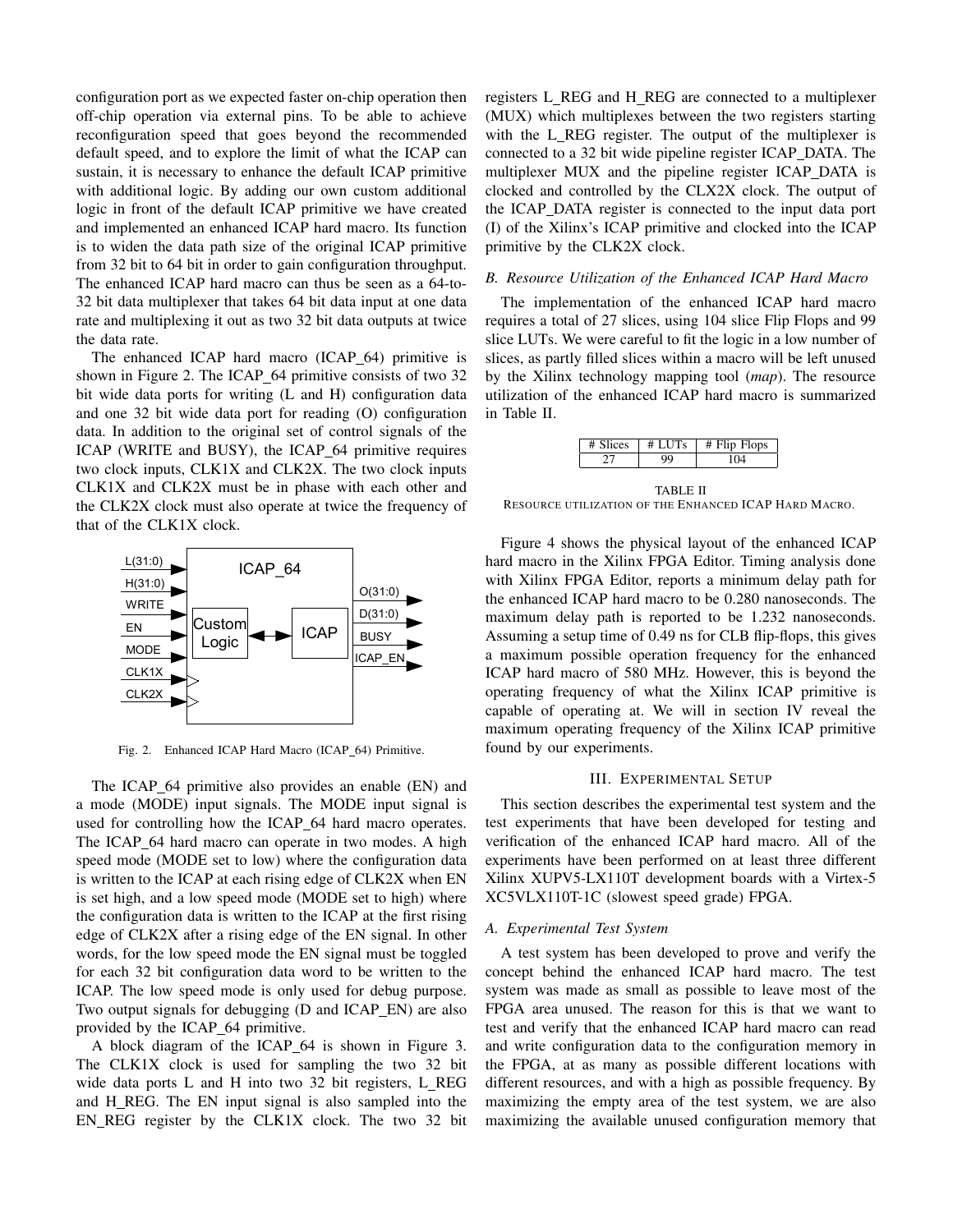

Fig. 3. Enhanced ICAP Hard Macro (ICAP 64) Block Diagram.



Fig. 4. Floorplan layout of the Enhanced ICAP Hard Macro (ICAP\_64) taken from Xilinx FPGA Editor.

can be used for reconfiguration to test and verify the enhanced ICAP hard macro.

The structure of the test system is depicted in Figure 5. The test system consists of a RS-232 UART communication module, a FIFO for temporary storage or caching/prefetching of configuration data, a reconfiguration control module, a LCD control module and the enhanced ICAP hard macro primitive, ICAP\_64. The RS-232 UART module receives the configuration data over the serial link from the host PC and stores the configuration data in the FIFO. Thus, the test system only provides a low speed connection to the host PC for transmission of the reconfiguration data. The reconfiguration control module reads the configuration data from the FIFO, and writes it to the enhanced ICAP hard macro primitive, ICAP 64. The reconfiguration control module is controlled with the push buttons on the XUPV5-LX110T development board. The LCD module is used for displaying status information during operation.



Fig. 5. Structure of the test system.

Two different clocking strategies were used to clock the test system. In the first clocking strategy, we implemented a Direct Digital Synthesizer (DDS) clock system. The DDS clock system consists of a Digital Clock Manager (DCM) module, a 32 bit phase accumulator and a Phase Locked Loop (PLL) module. Figure 6 shows the DDS clock system. The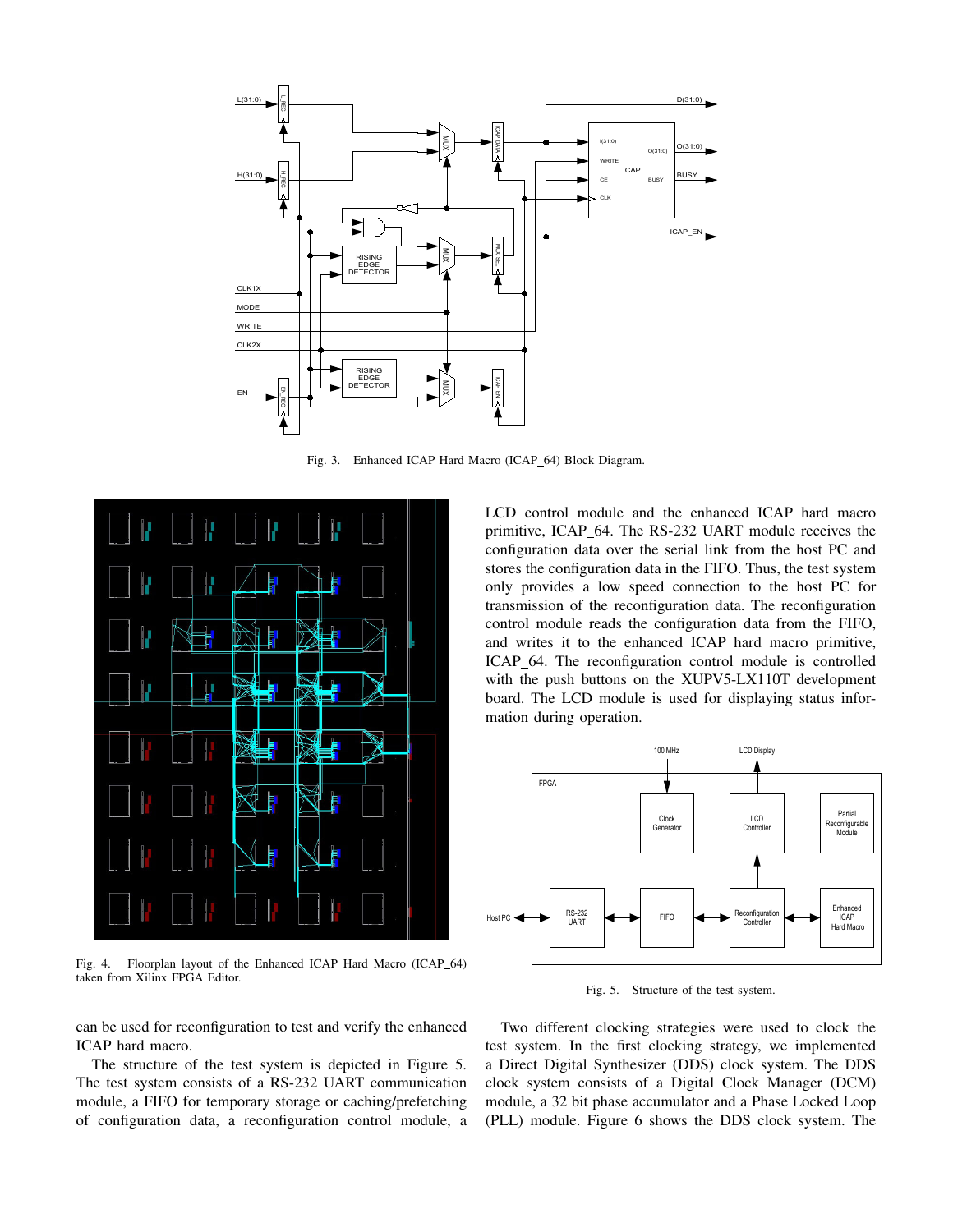DCM takes the input clock (100 MHz) and multiplies it by 2 to generate a 200 MHz clock output. The 200 MHz clock is used to clock the phase accumulator. The input to the phase accumulator is a 32 bit input word that can be adjusted. By increasing or decreasing the value of the input to the phase accumulator, the most significant bit of the accumulator will produce the variable frequency being synthesized. The synthesized frequency is in the range of 25 to 35 MHz. The adjustment of the input word is tuned to have a frequency change on the output clock in steps of around 50 KHz. The adjustment of the input word to the phase accumulator is controlled by two push buttons on the XUPV5-LX110T development board. The most significant bit output of the phase accumulator is used as the clock input to the PLL module. The PLL is configured to create two different clocks with a fixed ratio (8x and 16x with respect to the input clock of the PLL) between them. With this clock system (DDS) we are able to provide clocks with adjustable frequencies.



Fig. 6. DDS clock system.

The second clocking strategy, that we implemented, is based on a DCM module cascade coupled to a PLL module. The DCM module filters the input clock to reduce the clock jitter. The filtered output clock of the DCM is connected to the PLL. The PLL is configured to multiply the input clock with a fixed ratio to generate the desired clock frequencies needed and to create two different output clocks with a fixed ratio (1x and 2x) between them. With this clock system (DCM PLL) we are able to provide clocks with fixed frequencies and a very low clock jitter. For both clocking strategies, the default 100 MHz system clock equipped on the Xilinx XUPV5-LX110T development board was used as the base system clock for our test system.

The FIFO used for temporary storage of the configuration data has a 64 bit wide write port and a 64 bit wide read port. The size of the FIFO was 64 KBytes. This limits and restricts the size of the reconfigurable modules that we can use in our experiments to only 64 KBytes.

## *B. Test Experiments and Verification*

To test and verify that the enhanced ICAP hard macro operates correctly, the test system described in the previous section has been used to write and read partial reconfigurable modules at different locations on the FPGA fabric (i.e. different address locations in the configuration memory of the FPGA). Since we are primarily interested in verifying that the enhanced ICAP hard macro can write data to and read data from the configuration memory of the FPGA, and not that particular interested in the functionality of the partial reconfigurable module, both functional and non-functional partial reconfigurable modules were used.

Several different partial reconfigurable modules were made, where the partial reconfigurable modules contain different types of resources like BRAMs, CLBs and DSP48 blocks. For each set of resources, at least two different partial reconfigurable modules were made, such that the configuration bitstreams of each partial reconfigurable module differ from each other. For example, the initialization values of a BRAM were changed from one value to another value, or an incrementor was changed to a decrementor in a block of CLBs. The two different partial reconfigurable modules were then used to generate two different static test systems, one for each of the two different partial reconfigurable modules. The test bitstreams have been generated based on an incremental design flow, where an initial system has been extended with a partial module. This partial module has been constrained in a bounding box. The partial bitstream was generated by taking the difference between the full initial system bitstream and the extended system bitstream (with the *bitgen -r* option). The process described above was used to generate the partial bitstream files for all of the partial reconfigurable modules that we used in our experiments. With the two partial bitstream files for the partial reconfigurable module and the two configuration bitstream files for the static test system, we are able to do both reconfiguration and readback of the partial reconfigurable module in the static test system.

The readback of the partial reconfigurable module is done by setting the ICAP primitive in read mode and sending a readback command sequence to it. During readback operations the clocks to the enhanced ICAP hard macro are set to the default recommended operational frequency of 100 MHz. This is done to ensure that the configuration memory of the FPGA is read correctly. The readback operation is controlled with the reconfiguration controller.

The bitstream read from the configuration memory is sent to the RS-232 UART module and captured. Alternatively, a CRC checksum is calculated on the bitstream for the partial reconfigurable modules that is read from the configuration memory. The CRC checksums for the partial reconfigurable modules are used to verify the correct operation of the enhanced ICAP hard macro.

All tested partial reconfigurable modules where placed at several different locations on the FPGA and with various distance from the enhanced ICAP hard macro. This was achieved by manipulating the address inside the partial bitstreams. The placement of the partial reconfigurable modules was controlled by using area and location constrains. The configuration size of the tested partial reconfigurable modules varied from 1 KByte and up to 42 KBytes.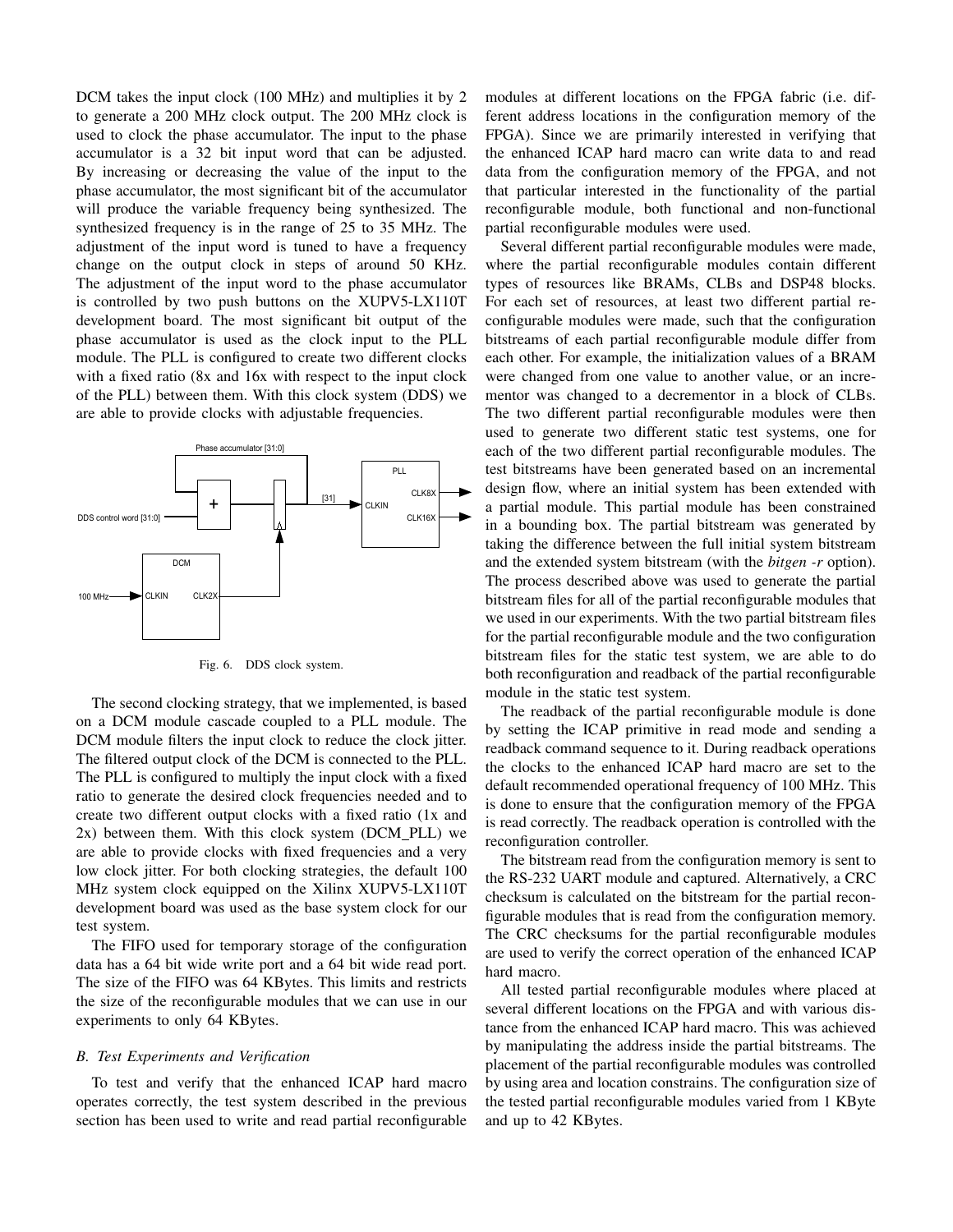| Clock System | System   | <b>ICAP</b> | Reconfiguration    |
|--------------|----------|-------------|--------------------|
|              | Clocks   | Frequency   | Throughput Speed   |
|              | MHz.     | MHz         | Mbits/s / MBytes/s |
| <b>DDS</b>   | 266, 533 | 533         | 17056 / 2132       |
| DCM PLL      | 275, 550 | 550         | 17600 / 2200       |

TABLE III MEASURED MAXIMUM RECONFIGURATION SPEED FOR THE ENHANCED ICAP HARD MACRO.

#### IV. EXPERIMENTAL RESULTS

In this section, the experimental results obtained from experimenting with the operation frequency and overclocking the enhanced ICAP hard macro are presented and compared with previously reported results in literature.

## *A. Reconfiguration Speeds*

Table III presents the results from measuring the maximum reconfiguration speed that has been achieved with the enhanced ICAP hard macro with the help of overclocking. For the experimental test system based on the DDS clocking strategy, the maximum operation frequency for the enhanced ICAP hard macro is 533 MHz, which gives a maximum reconfiguration throughput speed of 17056 Mbits/s or 2132 MBytes/s. The enhanced ICAP hard macro was tested and verified to operate correctly in the frequency range from 200 MHz to 533 MHz with the test system based on the DDS clocking strategy. For the experimental test system based on the cascade coupled DCM and PLL clocking strategy, the maximum operation frequency for the enhanced ICAP hard macro is 550 MHz. This gives a maximum reconfiguration throughput speed of 17600 Mbits/s or 2200 MBytes/s. The enhanced ICAP hard macro was tested and verified to operate correctly in the frequency range from 200 MHz to 550 MHz with the test system based on the cascade coupled DCM and PLL clocking strategy.

Clocking the enhanced ICAP hard macro at frequencies above 534 MHz for the test system based on the DDS clock strategy, and above 570 MHz for the test system based on the cascade coupled DCM and PLL clocking strategy, results in an instant freeze of the FPGA and subsequently reset of the FPGA by the XUPV5-LX110T development board for both test systems. For the test system based on the cascade coupled DCM and PLL clocking strategy, operating the enhanced ICAP hard macro at frequency above 555 MHz and below 570 MHz, results in an unstable and unpredictable system that sometimes is capable of doing reconfiguration only one time before it freezes. This indicates that the maximum operational frequency limit for the ICAP primitive is around 550 MHz.

In Table IV, the ICAP reconfiguration throughput speed reported and presented by different authors previously in the literature, is depicted and compared with the results obtained with our approach.

As can be seen in Table IV, our approach achieves a reconfiguration throughput of 2200 MBytes/s which is 5.5 times higher than the default reconfiguration throughput speed specified by Xilinx (400 MBytes/s). Compared with previously

| Source            | Device                        | Bit             | <b>ICAP</b> | Measured   | Theoretical |
|-------------------|-------------------------------|-----------------|-------------|------------|-------------|
|                   | Type                          | Width           | Frequency   | Throughput | Throughput  |
|                   |                               |                 | MHz.        | MBytes/s   | MBytes/s    |
| [12]              | Virtex-4                      | 32              | 100         | 350        | 400         |
| [13]              | Virtex-4                      | 32              | 144         | 219.31     | 576         |
| $[11]$            | Virtex-4                      | 32              | 100         | 371.4      | 400         |
| $\lceil 1 \rceil$ | Virtex-4                      | 32              | 140         | 560        | 560         |
| $\lceil 1 \rceil$ | $\overline{\text{V}}$ irtex-5 | 32              | 300         | 1200       | 1200        |
| Authors           | Virtex-5                      | 32              | 500         | 2000       | 2000        |
| Authors           | Virtex-5                      | $\overline{32}$ | 533         | 2132       | 2132        |
| Authors           | Virtex-5                      | 32              | 550         | 2200       | 2200        |

TABLE IV RECONFIGURATION THROUGHPUT SPEED OF THE ICAP PORT.

reported reconfiguration throughput, our approach achieves a throughput which is over 83 % higher than any other previously reported reconfiguration throughput in literature so far (1200 MBytes/s) [1]. By using our approach with the enhanced ICAP hard macro, it should be possible to reconfigure a fully featured Microblaze soft-core processor within 100  $\mu$ s.

## V. CONCLUSION AND FUTURE WORK

In this paper we have presented a new design and implementation method for achieving high speed partial runtime reconfiguration. By extending the Xilinx ICAP primitive with our custom logic into an enhanced ICAP hard macro, we are able to achieve reconfiguration speed that exceeds the recommended reconfiguration speed from Xilinx by more than five times. The enhanced ICAP macro makes it possible to overclock the native ICAP primitive in a more controlled manner. The enhanced ICAP hard macro has been tested and verified to operate correctly by doing reconfiguration of different types of logic resources at different locations on the FPGA fabric. Through the experiments that have been performed, we have shown that it is possible to overclock the ICAP interface at up to 550 MHz without malfunction. At present we can achieve a maximum reconfiguration speed of up to 2200 MByte/s by using the enhanced ICAP hard macro.

## *A. Future Work*

To achieve high speed partial run-time reconfiguration on FPGAs it is necessary to solve two main issues. The first issue is how to write the configuration bitstream to the configuration memory at a high data rate. The second issue is how to deliver the configuration data to the configuration interface on the FPGA and sustain a high speed configuration data rate. In this paper we have restricted our experiments to small reconfigurable modules that have been able to fit inside a 64 KByte FIFO just to prove our approach. To be able to take advantage of the enhanced ICAP hard macro in more useful high speed partial run-time reconfiguration systems, it is necessary to have a much better subsystem for delivering the configuration data than what we have used. The best way to achieve this is to build a partial reconfiguration memory subsystem based on Xilinx's MPMC with DDR2 memory. With the XUPV5-LX110T development board, it should be possible to implement a reconfiguration memory subsystem based on MPMC and DDR2 memory that can deliver a